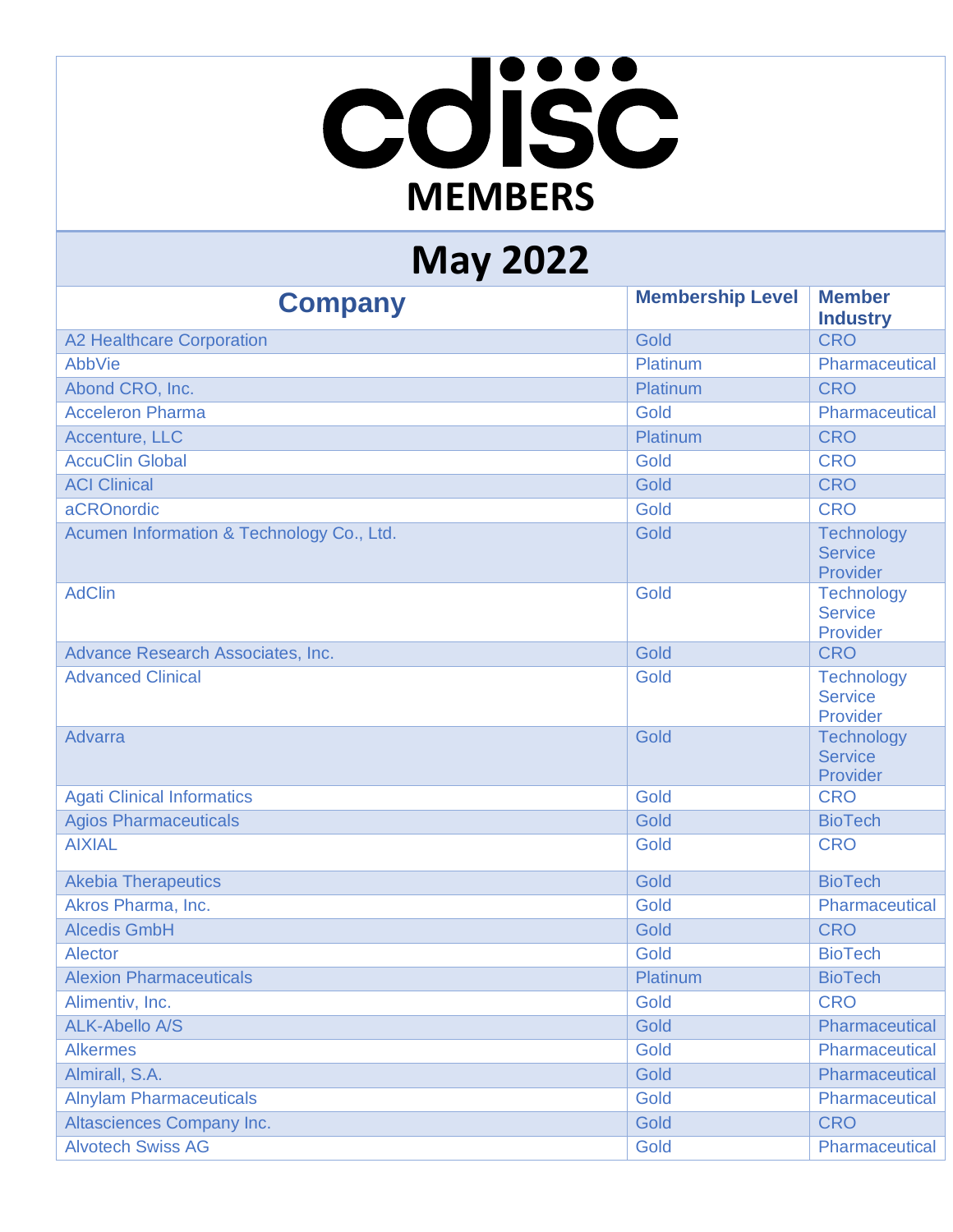| Amgen                                                 | Platinum | <b>BioTech</b>                                  |
|-------------------------------------------------------|----------|-------------------------------------------------|
| <b>Amphastar Pharmaceuticals Inc</b>                  | Gold     | Pharmaceutical                                  |
| <b>Arcellx</b>                                        | Gold     | <b>BioTech</b>                                  |
| <b>Arcus Biosciences</b>                              | Platinum | <b>BioTech</b>                                  |
| Argenx                                                | Platinum | <b>BioTech</b>                                  |
| <b>Arrowhead Pharmaceuticals</b>                      | Gold     | Pharmaceutical                                  |
| <b>Arvinas</b>                                        | Gold     | <b>BioTech</b>                                  |
| Asahi Kasei Pharma Corporation                        | Platinum | Pharmaceutical                                  |
| <b>ASKA Pharmaceutical Co., Ltd.</b>                  | Gold     | Pharmaceutical                                  |
| <b>Assign Data Management and Biostatistics GmbH</b>  | Gold     | <b>CRO</b>                                      |
| <b>Association of Clinical Research Organizations</b> | Gold     | <b>NPO</b>                                      |
| Astellas Pharma, Inc.                                 | Platinum | Pharmaceutical                                  |
| AstraZeneca AB                                        | Platinum | Pharmaceutical                                  |
| <b>Atlant Clinical Ltd.</b>                           | Gold     | <b>CRO</b>                                      |
| Atlantic Research Group, Inc.                         | Gold     | <b>CRO</b>                                      |
| <b>Atorus Research</b>                                | Gold     | <b>Technology</b><br><b>Service</b><br>Provider |
| Basilea Pharmaceutica International Ltd.              | Gold     | Pharmaceutical                                  |
| <b>Battelle Memorial Institute</b>                    | Platinum | <b>NPO</b>                                      |
| <b>Baxter Healthcare Corporation</b>                  | Platinum | Pharmaceutical                                  |
| Bayer HealthCare Pharmaceuticals, Inc.                | Platinum | Pharmaceutical                                  |
| <b>BEDAC (Boston University)</b>                      | Gold     | Academic<br>Institution                         |
| BeiGene USA, Inc.                                     | Platinum | <b>BioTech</b>                                  |
| Beijing Bioknow Information Technology Co., Ltd.      | Gold     | Pharmaceutical                                  |
| Beijing BioVoice Technology Co., Ltd.                 | Gold     | <b>CRO</b>                                      |
| Beijing Bxvtrust Technology Co., Ltd                  | Gold     | <b>CRO</b>                                      |
| Beijing Data Science Express Consulting Co., Ltd      | Gold     | <b>Consulting</b>                               |
| Beijing Econ Medical Technology Co., LTD              | Gold     | <b>Technology</b><br><b>Service</b><br>Provider |
| Beijing eStart Medical Technology Co., Ltd            | Gold     | <b>CRO</b>                                      |
| Beijing Improve-Quality Technology Co., Ltd.          | Gold     | <b>CRO</b>                                      |
| Beijing LinkerMed Pharmaceutical Technology Co., Ltd  | Gold     | <b>Technology</b><br><b>Service</b><br>Provider |
| Beijing Trust Medical Consulting Co. Ltd.             | Gold     | <b>CRO</b>                                      |
| BetterOmics, Inc.                                     | Gold     | <b>Technology</b><br><b>Service</b><br>Provider |
| Bioforum Ltd.                                         | Gold     | <b>CRO</b>                                      |
| <b>Biogen</b>                                         | Platinum | <b>BioTech</b>                                  |
| <b>BioMarin Pharmaceutical Inc.</b>                   | Gold     | <b>BioTech</b>                                  |
| <b>BioOperations Consulting</b>                       | Gold     | <b>Consulting</b>                               |
| bioskin GmbH                                          | Gold     | <b>CRO</b>                                      |
| <b>BioStata ApS</b>                                   | Gold     | <b>CRO</b>                                      |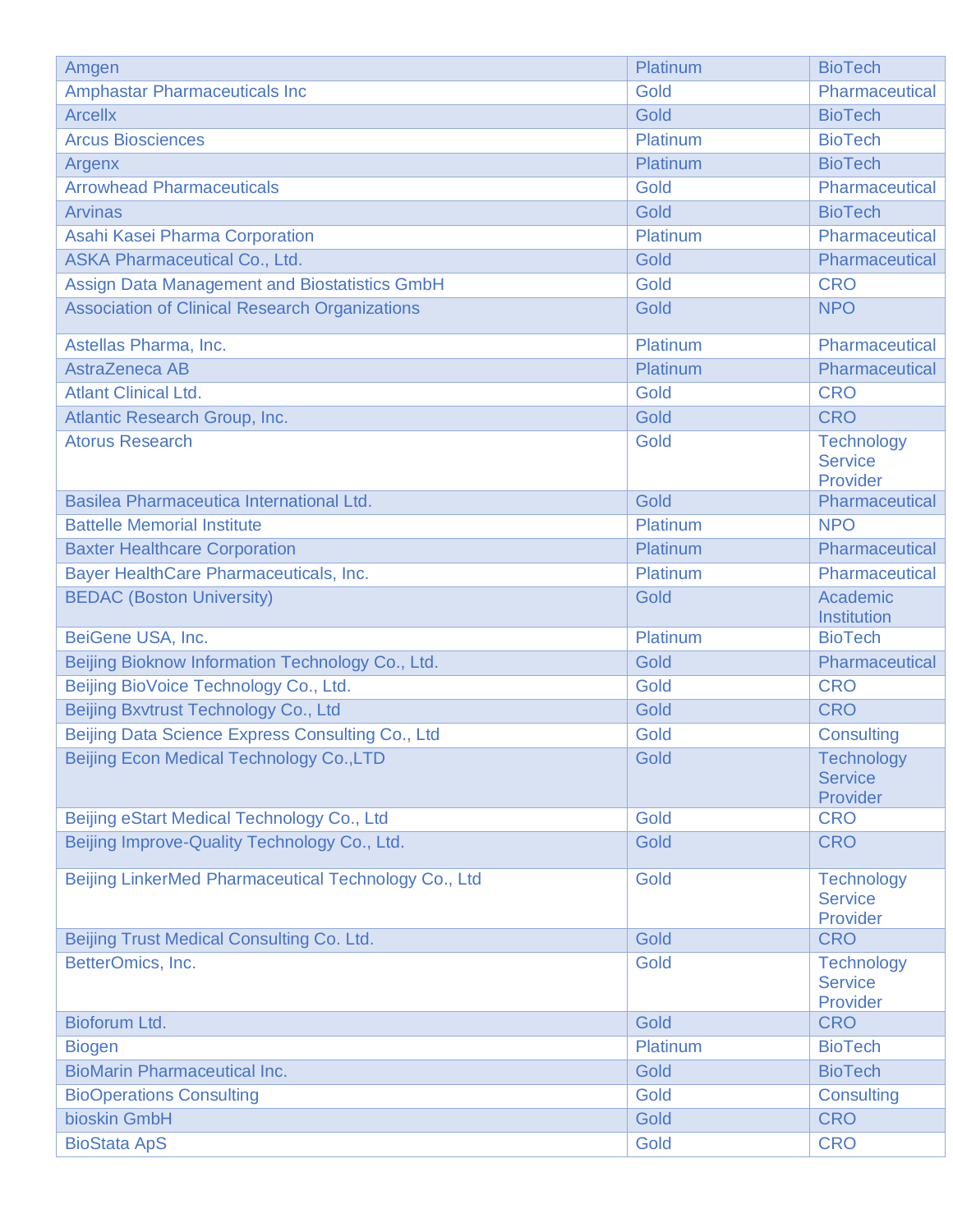| <b>Biostats LLC</b>                                                                                          | Gold     | <b>CRO</b>                                      |
|--------------------------------------------------------------------------------------------------------------|----------|-------------------------------------------------|
| <b>Biotrial Biometrics</b>                                                                                   | Gold     | <b>CRO</b>                                      |
| <b>Blogcube</b>                                                                                              | Gold     | <b>Technology</b><br><b>Service</b><br>Provider |
| <b>Blueballon</b>                                                                                            | Gold     | <b>Technology</b><br><b>Service</b><br>Provider |
| bluebird bio                                                                                                 | Platinum | <b>BioTech</b>                                  |
| <b>Blueprint Medicines Corporation</b>                                                                       | Platinum | Pharmaceutical                                  |
| <b>Boehringer Ingelheim Pharmaceuticals</b>                                                                  | Platinum | Pharmaceutical                                  |
| <b>Brightech International LLC</b>                                                                           | Gold     | <b>CRO</b>                                      |
| <b>Brii Biosciences</b>                                                                                      | Gold     | Pharmaceutical                                  |
| <b>Bristol Myers Squibb</b>                                                                                  | Platinum | Pharmaceutical                                  |
| <b>Business &amp; Decision Life Sciences</b>                                                                 | Platinum | <b>CRO</b>                                      |
| <b>C&amp;R Research</b>                                                                                      | Gold     | <b>CRO</b>                                      |
| <b>Cambridge Semantics</b>                                                                                   | Gold     | <b>Other</b>                                    |
| <b>Canadian Center for Vaccinology</b>                                                                       | Gold     | <b>NPO</b>                                      |
| <b>Cancer Insight, LLC</b>                                                                                   | Gold     | <b>CRO</b>                                      |
| <b>Cancer Research And Biostatistics</b>                                                                     | Gold     | <b>NPO</b>                                      |
| <b>Capish Nordic AB</b>                                                                                      | Gold     | Technology<br><b>Service</b><br>Provider        |
| <b>Cardiovascular Clinical Science Foundation</b>                                                            | Gold     | Pharmaceutical                                  |
| <b>Castor EDC</b>                                                                                            | Gold     | <b>Technology</b><br><b>Service</b><br>Provider |
| <b>Catalyst Clinical Research</b>                                                                            | Platinum | <b>CRO</b>                                      |
| <b>Cato SMS</b>                                                                                              | Gold     | <b>CRO</b>                                      |
| <b>Celerion</b>                                                                                              | Gold     | <b>CRO</b>                                      |
| <b>Center for Biostatistics in AIDS Research</b>                                                             | Platinum | Academic<br>Institution                         |
| Center for International Blood and Marrow Transplant Research                                                | Gold     | <b>NPO</b>                                      |
| Center of Excellence for Biomedical and Public Health Informatics                                            | Gold     | Academic<br>Institution                         |
| Centers for Disease Control / National Center for HIV/AIDS, Viral<br><b>Hepatitis, STD and TB Prevention</b> | Platinum | Government                                      |
| Cerevel Therapeutics, Inc.                                                                                   | Gold     | Pharmaceutical                                  |
| <b>Children's Oncology Group</b>                                                                             | Gold     | <b>NPO</b>                                      |
| <b>Chinook Therapeutics, Inc.</b>                                                                            | Gold     | Pharmaceutical                                  |
| <b>Clario</b>                                                                                                | Platinum | <b>Technology</b><br><b>Service</b><br>Provider |
| ClinBiometrics, Inc.                                                                                         | Gold     | Technology<br><b>Service</b><br>Provider        |
| <b>ClinChoice</b>                                                                                            | Gold     | <b>CRO</b>                                      |
| ClinDART, Inc.                                                                                               | Gold     | <b>CRO</b>                                      |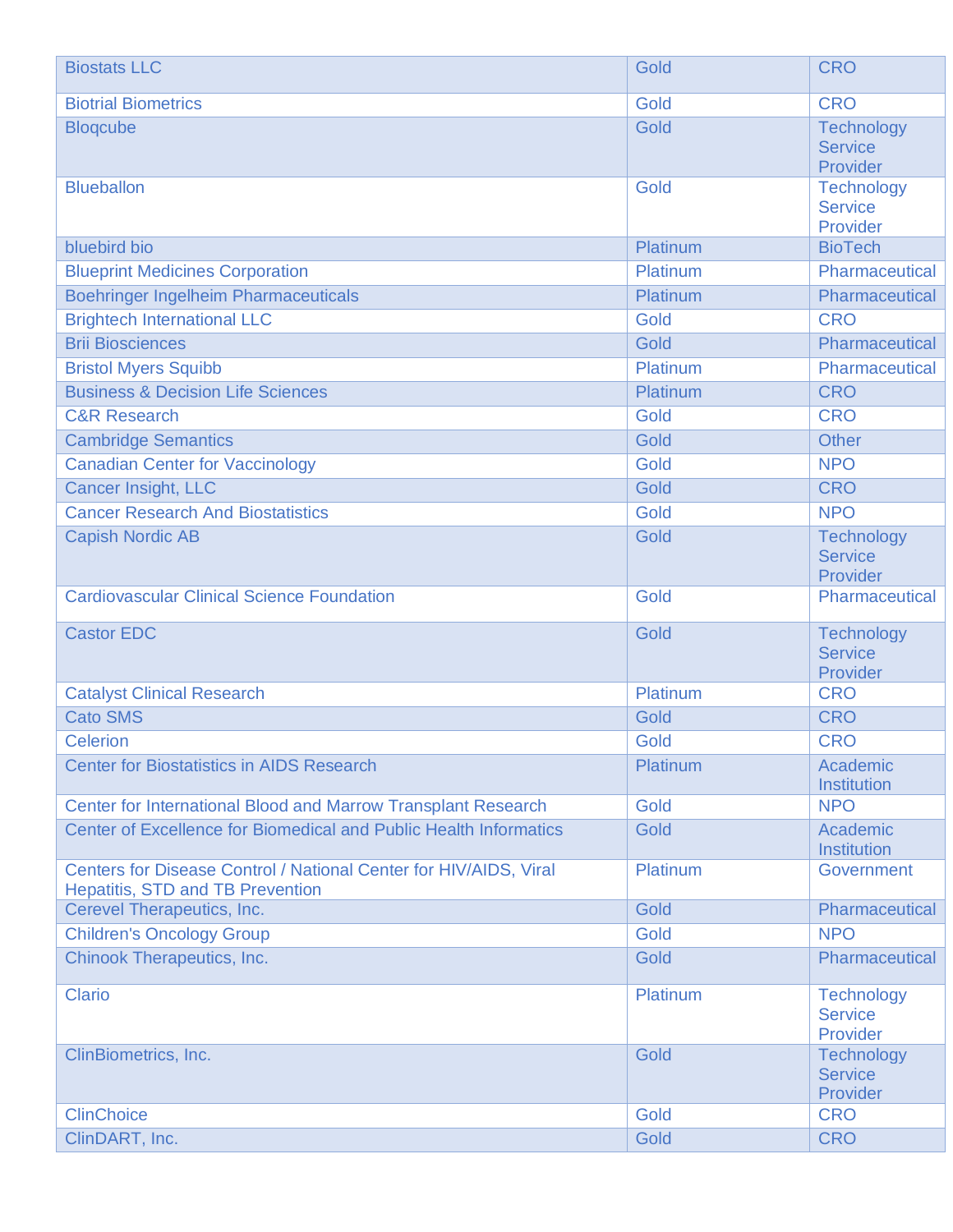| Clindata Insight Inc.                                                               | Gold     | <b>CRO</b>                                      |
|-------------------------------------------------------------------------------------|----------|-------------------------------------------------|
| ClinDatrix, Inc.                                                                    | Gold     | <b>CRO</b>                                      |
| <b>Clinical Trial Center at Asan Medical Center</b>                                 | Gold     | Academic<br><b>Institution</b>                  |
| <b>Clinical Trial Data Services</b>                                                 | Platinum | <b>CRO</b>                                      |
| Clinical Trials Statistical and Data Management Center at the University<br>of lowa | Gold     | Academic<br>Institution                         |
| Clinicalresearch.io                                                                 | Gold     | <b>Technology</b><br><b>Service</b><br>Provider |
| <b>Clininfo</b>                                                                     | Gold     | <b>Technology</b><br><b>Service</b><br>Provider |
| CliniOps, Inc.                                                                      | Gold     | Technology<br><b>Service</b><br>Provider        |
| <b>Clinipace</b>                                                                    | Platinum | <b>CRO</b>                                      |
| <b>Clinscience</b>                                                                  | Gold     | <b>CRO</b>                                      |
| <b>ClinSearch</b>                                                                   | Gold     | <b>CRO</b>                                      |
| <b>Clinvest Research</b>                                                            | Gold     | <b>CRO</b>                                      |
| <b>Clinvigilant Research Limited</b>                                                | Gold     | <b>CRO</b>                                      |
| CLUPEA, Inc.                                                                        | Platinum | <b>Technology</b><br><b>Service</b><br>Provider |
| <b>CMIC Holdings Co. Ltd.</b>                                                       | Gold     | <b>CRO</b>                                      |
| Codex Scientific Co., Ltd.                                                          | Gold     | <b>Consulting</b>                               |
| <b>Cognitive Research Corporation</b>                                               | Gold     | <b>CRO</b>                                      |
| <b>Cohen Veterans Bioscience</b>                                                    | Platinum | <b>NPO</b>                                      |
| <b>Congent Biosciences</b>                                                          | Gold     | <b>BioTech</b>                                  |
| <b>Corbus Pharmaceuticals</b>                                                       | Gold     | Pharmaceutical                                  |
| <b>Corcept Therapeutics</b>                                                         | Gold     | Pharmaceutical                                  |
| Cortexyme                                                                           | Gold     | <b>Pharmaceutical</b>                           |
| Cota Enterprises, Inc.                                                              | Gold     | <b>CRO</b>                                      |
| Covance                                                                             | Platinum | <b>CRO</b>                                      |
| <b>CPC Clinical Research</b>                                                        | Gold     | Academic<br><b>Institution</b>                  |
| CR Medicon US, Inc.                                                                 | Gold     | <b>CRO</b>                                      |
| <b>CR-CHUM</b>                                                                      | Gold     | Academic<br><b>Institution</b>                  |
| <b>CRC Oncology Corp</b>                                                            | Gold     | <b>CRO</b>                                      |
| <b>CRC Pharma</b>                                                                   | Gold     | <b>CRO</b>                                      |
| <b>CRISALIS</b>                                                                     | Gold     | <b>Technology</b><br><b>Service</b><br>Provider |
| <b>CRISPR Therapeutics</b>                                                          | Gold     | <b>BioTech</b>                                  |
| <b>Critical Path Institute</b>                                                      | Platinum | <b>NPO</b>                                      |
| <b>CROMSOURCE</b>                                                                   | Gold     | <b>CRO</b>                                      |
| <b>CROS NT s.r.l.</b>                                                               | Gold     | <b>CRO</b>                                      |
| <b>Cross Research SA</b>                                                            | Gold     | <b>CRO</b>                                      |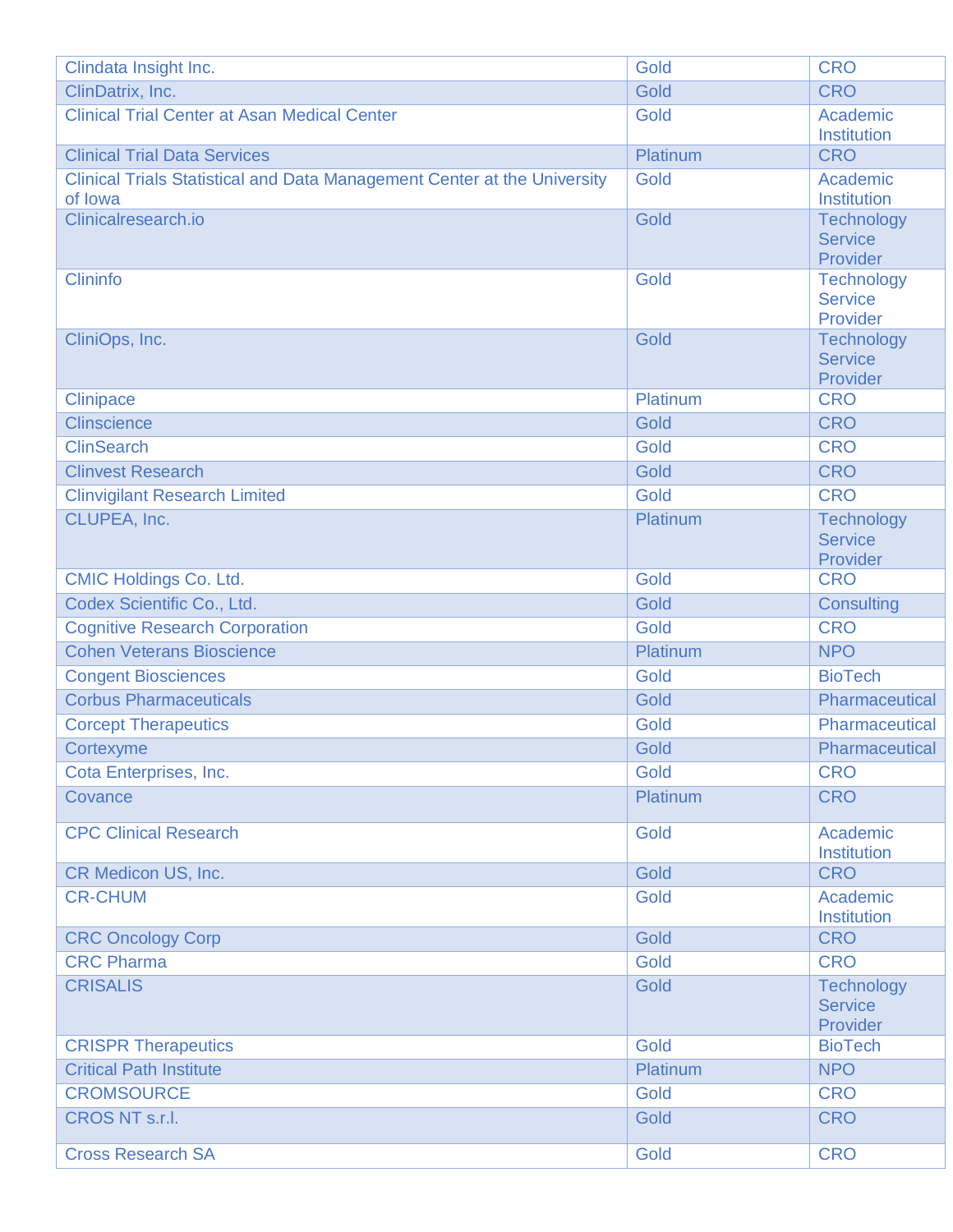| <b>CRS Clinical Research Services Mannheim GmbH</b> | Gold     | <b>CRO</b>                       |
|-----------------------------------------------------|----------|----------------------------------|
| <b>CRScube Inc.</b>                                 | Gold     | <b>Technology</b>                |
|                                                     |          | <b>Service</b>                   |
| <b>CSL Behring</b>                                  | Gold     | Provider<br>Pharmaceutical       |
| <b>CTEP (RealWorldEDC) Ltd</b>                      | Gold     | Technology                       |
|                                                     |          | <b>Service</b>                   |
|                                                     |          | Provider                         |
| Cytel, Inc.                                         | Gold     | <b>Technology</b>                |
|                                                     |          | <b>Service</b>                   |
| <b>CytomX Therapeutics</b>                          | Gold     | Provider<br><b>BioTech</b>       |
| d-Wise Technologies                                 | Gold     | <b>Technology</b>                |
|                                                     |          | <b>Service</b>                   |
|                                                     |          | Provider                         |
| Dacima Software Inc                                 | Gold     | Technology                       |
|                                                     |          | <b>Service</b>                   |
|                                                     | Platinum | Provider<br>Academic             |
| Daegu Catholic University Medical Center            |          | Institution                      |
| Daiichi Sankyo, Inc.                                | Platinum | Pharmaceutical                   |
| Danone Nutricia Research                            | Platinum | <b>Other</b>                     |
| <b>Data Standards Decisions Aps</b>                 | Gold     | <b>Consulting</b>                |
|                                                     |          |                                  |
| Data4Knowledge                                      | Platinum | Consulting                       |
| <b>DATAMAP GmbH</b>                                 | Gold     | <b>CRO</b>                       |
|                                                     |          |                                  |
| <b>Datametrix</b>                                   | Gold     | <b>CRO</b>                       |
| <b>Deciphera Pharmaceuticals</b>                    | Platinum | Pharmaceutical                   |
| <b>Deloitte Consulting, LLC</b>                     | Platinum | <b>Consulting</b>                |
| DF/Net Research, Inc.                               | Gold     | <b>CRO</b>                       |
| Diamond (KH) Germany HoldCo GmbH                    | Gold     | <b>CRO</b>                       |
| <b>Dicore Group, LLC</b>                            | Gold     | Consulting                       |
| <b>Digital Infuzion</b>                             | Platinum | <b>Technology</b>                |
|                                                     |          | <b>Service</b>                   |
|                                                     |          | Provider                         |
| dMed Biopharmaceutical Co., Ltd.                    | Platinum | <b>CRO</b>                       |
| DOT WORLD CO., LTD.                                 | Gold     | <b>CRO</b>                       |
| <b>DP Clinical</b>                                  | Gold     | <b>CRO</b>                       |
| DSG, Inc.                                           | Gold     | Technology                       |
|                                                     |          | <b>Service</b>                   |
| <b>DT &amp; SanoMedics</b>                          | Gold     | Provider<br><b>CRO</b>           |
| <b>DZS Clinical Services</b>                        | Gold     | <b>CRO</b>                       |
| EA Pharma Co., Ltd.                                 | Gold     | Pharmaceutical                   |
| eClinical Solutions, LLC                            | Platinum | <b>Technology</b>                |
|                                                     |          | <b>Service</b>                   |
|                                                     |          | Provider                         |
| <b>EDETEK Inc</b>                                   | Platinum | <b>CRO</b>                       |
| <b>Edgerton Data Consulting, LLC.</b>               | Gold     | <b>Consulting</b>                |
| <b>Edwards Lifesciences LLC</b>                     | Gold     | <b>Medical Device</b><br>Company |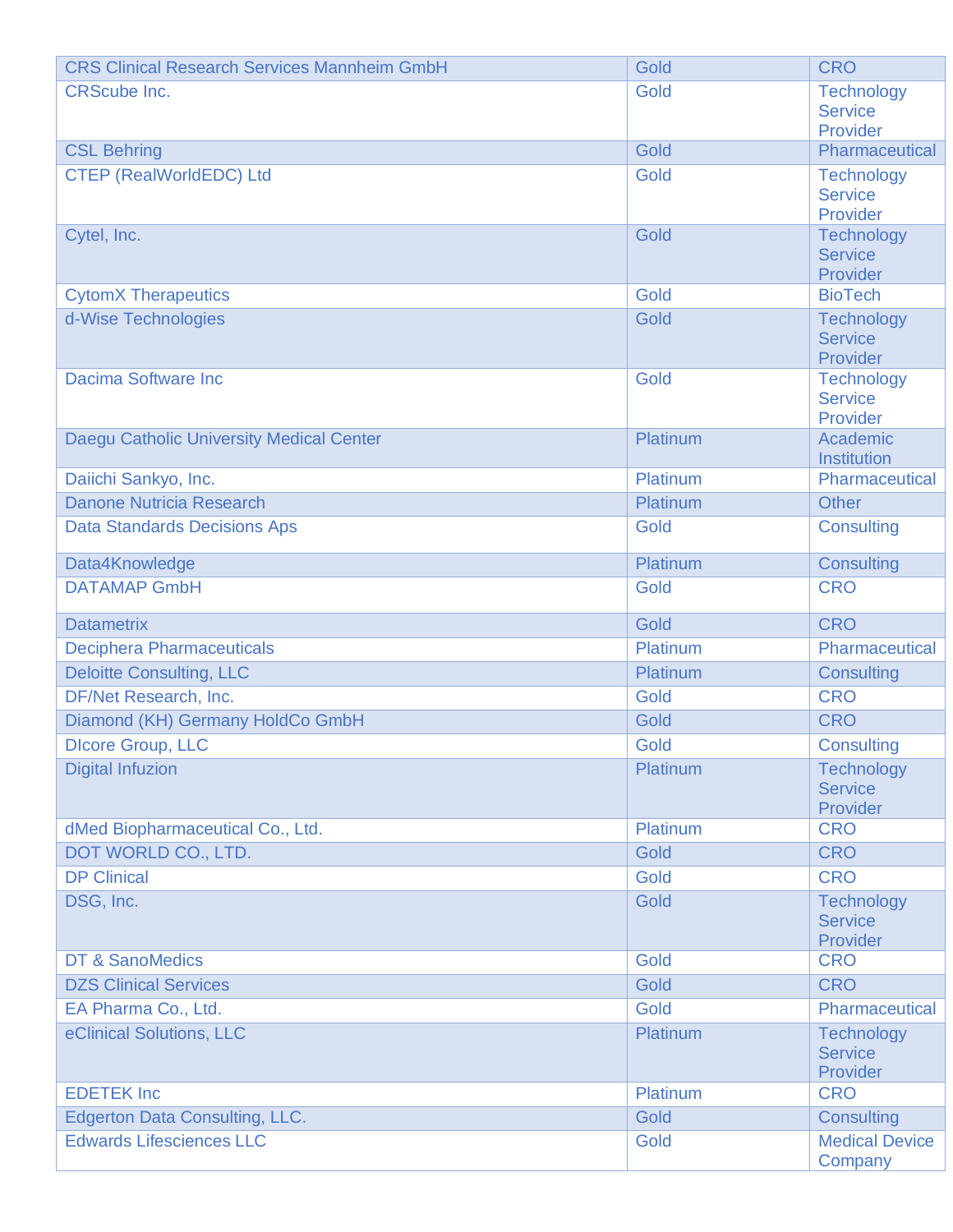| <b>EFFI-STAT</b>                                  | Gold     | <b>CRO</b>                                      |
|---------------------------------------------------|----------|-------------------------------------------------|
| Eisai, Inc.                                       | Platinum | Pharmaceutical                                  |
| <b>Elderbrook Solutions GmbH</b>                  | Gold     | <b>CRO</b>                                      |
| <b>Elevar Therapeutics</b>                        | Gold     | Pharmaceutical                                  |
| Eli Lilly and Company                             | Platinum | Pharmaceutical                                  |
| <b>Eliassen Group</b>                             | Gold     | <b>Technology</b><br><b>Service</b><br>Provider |
| <b>Elligo Health Research</b>                     | Gold     | <b>CRO</b>                                      |
| <b>Elsevier Limited</b>                           | Gold     | <b>Technology</b><br><b>Service</b><br>Provider |
| <b>EMB Statistical Solutions, LLC</b>             | Gold     | <b>CRO</b>                                      |
| Embleema                                          | Platinum | <b>Technology</b><br><b>Service</b><br>Provider |
| <b>Emergent Biosolutions</b>                      | Gold     | Pharmaceutical                                  |
| <b>Ennov Clinical</b>                             | Gold     | <b>Technology</b><br><b>Service</b><br>Provider |
| <b>Entimo AG</b>                                  | Gold     | <b>Technology</b><br><b>Service</b><br>Provider |
| EP Croit Co., Ltd.                                | Gold     | <b>CRO</b>                                      |
| <b>Ephicacy Consulting Group, Inc.</b>            | Gold     | <b>Consulting</b>                               |
| <b>EPS Corporation</b>                            | Gold     | <b>CRO</b>                                      |
| <b>EQRx</b>                                       | Gold     | <b>BioTech</b>                                  |
| <b>Estimondo GmbH</b>                             | Gold     | <b>CRO</b>                                      |
| etera solutions                                   | Gold     | <b>Technology</b><br><b>Service</b><br>Provider |
| ethica CRO                                        | Gold     | <b>CRO</b>                                      |
| European Clinical Research Infrastructure Network | Gold     | <b>Other</b>                                    |
| <b>Everest Clinical Research</b>                  | Gold     | <b>CRO</b>                                      |
| <b>Excelya Germany GmbH</b>                       | Gold     | <b>CRO</b>                                      |
| Exelixis, Inc.                                    | Gold     | Pharmaceutical                                  |
| eXYSTAT                                           | Gold     | <b>Consulting</b>                               |
| F. Hoffmann-La Roche Ltd                          | Platinum | Pharmaceutical                                  |
| Faro Health Inc.                                  | Gold     | <b>Technology</b><br><b>Service</b><br>Provider |
| Fast-Track Drugs & Biologics, LLC                 | Gold     | <b>CRO</b>                                      |
| <b>Ferring Pharmaceuticals</b>                    | Gold     | Pharmaceutical                                  |
| <b>FGK Clinical Research GmbH</b>                 | Gold     | <b>CRO</b>                                      |
| Fiverings Co., Ltd.                               | Gold     | <b>CRO</b>                                      |
| Food & Drug Administration                        | Platinum | Government                                      |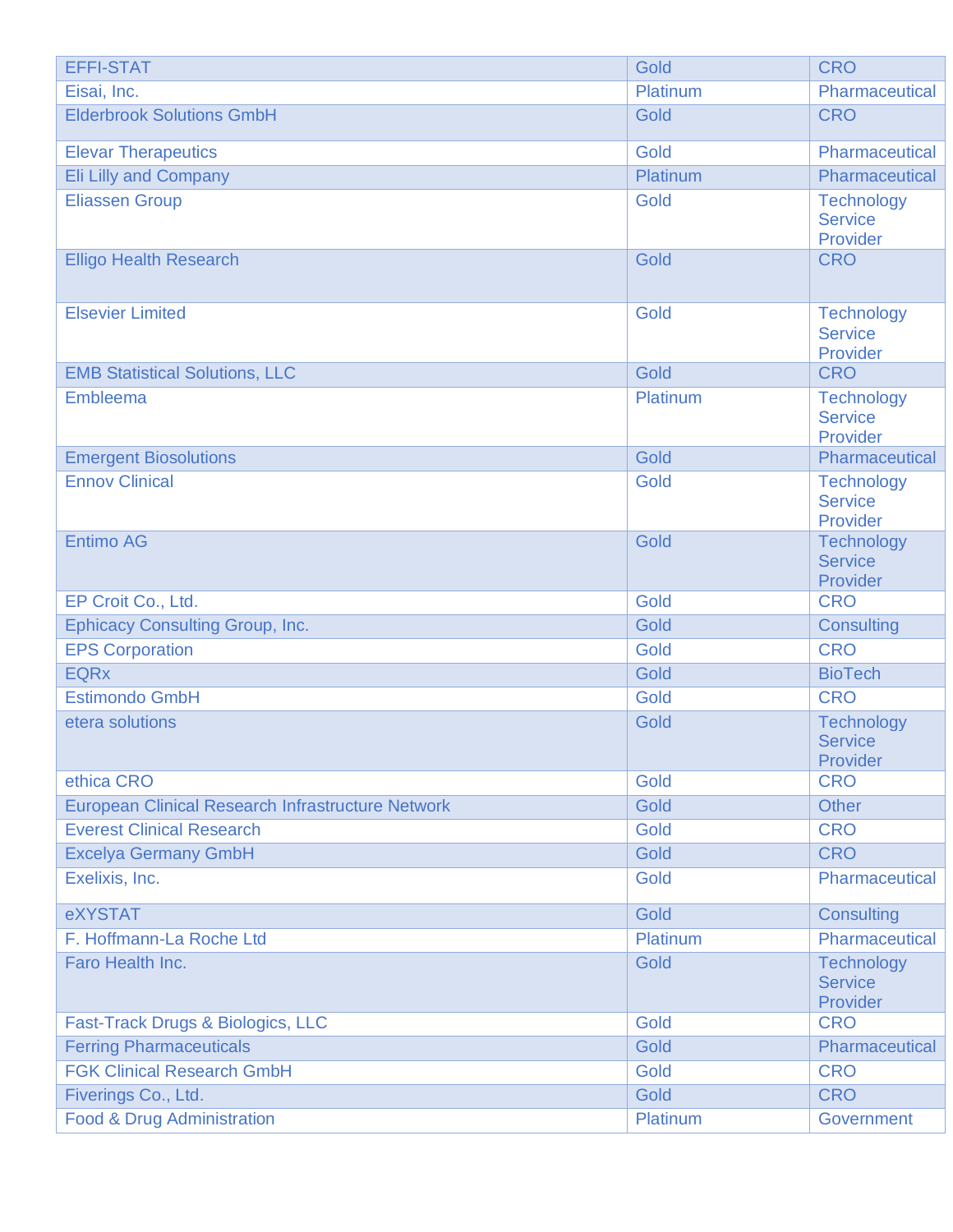| <b>Formedix USA</b>                                                   | Gold     | <b>Technology</b><br><b>Service</b><br>Provider |
|-----------------------------------------------------------------------|----------|-------------------------------------------------|
| <b>Fosun Pharma</b>                                                   | Platinum | Pharmaceutical                                  |
| Foundation for Biomedical Research and Innovation at Kobe             | Gold     | <b>NPO</b>                                      |
| <b>Foundry Health</b>                                                 | Gold     | <b>Technology</b><br><b>Service</b><br>Provider |
| <b>Fred Hutchinson Cancer Research Center</b>                         | Gold     | Academic<br>Institution                         |
| <b>Frontier Science Foundation</b>                                    | Gold     | <b>NPO</b>                                      |
| <b>Fujitsu Limited</b>                                                | Platinum | <b>Technology</b><br><b>Service</b><br>Provider |
| <b>Galapagos NV</b>                                                   | Platinum | <b>BioTech</b>                                  |
| <b>GCP-MB</b>                                                         | Gold     | <b>Consulting</b>                               |
| GCP-Service International Ltd. & Co. KG                               | Gold     | <b>CRO</b>                                      |
| <b>GEM Programming Solutions Ltd.</b>                                 | Gold     | <b>CRO</b>                                      |
| GenInvo, Inc.                                                         | Gold     | <b>CRO</b>                                      |
| <b>Genmab A/S</b>                                                     | Gold     | <b>BioTech</b>                                  |
| Genomedia Inc.                                                        | Gold     | <b>Technology</b><br><b>Service</b><br>Provider |
| <b>George Washington University Biostatistics Center</b>              | Gold     | Academic<br>Institution                         |
| <b>Gilead Sciences</b>                                                | Platinum | Pharmaceutical                                  |
| <b>Gossamer Bio</b>                                                   | Gold     | <b>BioTech</b>                                  |
| Grit42 A/S                                                            | Gold     | <b>Other</b>                                    |
| <b>Grunenthal GmbH</b>                                                | Gold     | Pharmaceutical                                  |
| <b>GSK</b>                                                            | Platinum | Pharmaceutical                                  |
| H. Lundbeck A/S                                                       | Gold     | Pharmaceutical                                  |
| <b>H2O Clinical, LLC</b>                                              | Gold     | <b>CRO</b>                                      |
| <b>Health Decisions</b>                                               | Gold     | <b>CRO</b>                                      |
| Heidelberg Institute of Global Health, Heidelberg University Hospital | Gold     | Academic<br><b>Institution</b>                  |
| Helpclin Data Service Co., Ltd.                                       | Gold     | <b>CRO</b>                                      |
| <b>Helsinn Healthcare SA</b>                                          | Gold     | Pharmaceutical                                  |
| Henry F. Jackson Foundation                                           | Platinum | <b>NPO</b>                                      |
| <b>HERAX</b>                                                          | Gold     | <b>Consulting</b>                               |
| <b>HMS Analytical Software GmbH</b>                                   | Gold     | <b>Technology</b><br><b>Service</b><br>Provider |
| <b>Horizon Therapeutics</b>                                           | Gold     | <b>BioTech</b>                                  |
| Hua Medicine, Inc.                                                    | Gold     | <b>BioTech</b>                                  |
| <b>Hurley Consulting Associates Ltd.</b>                              | Gold     | <b>Consulting</b>                               |
| <b>IBM Watson Health</b>                                              | Platinum | <b>Technology</b><br><b>Service</b><br>Provider |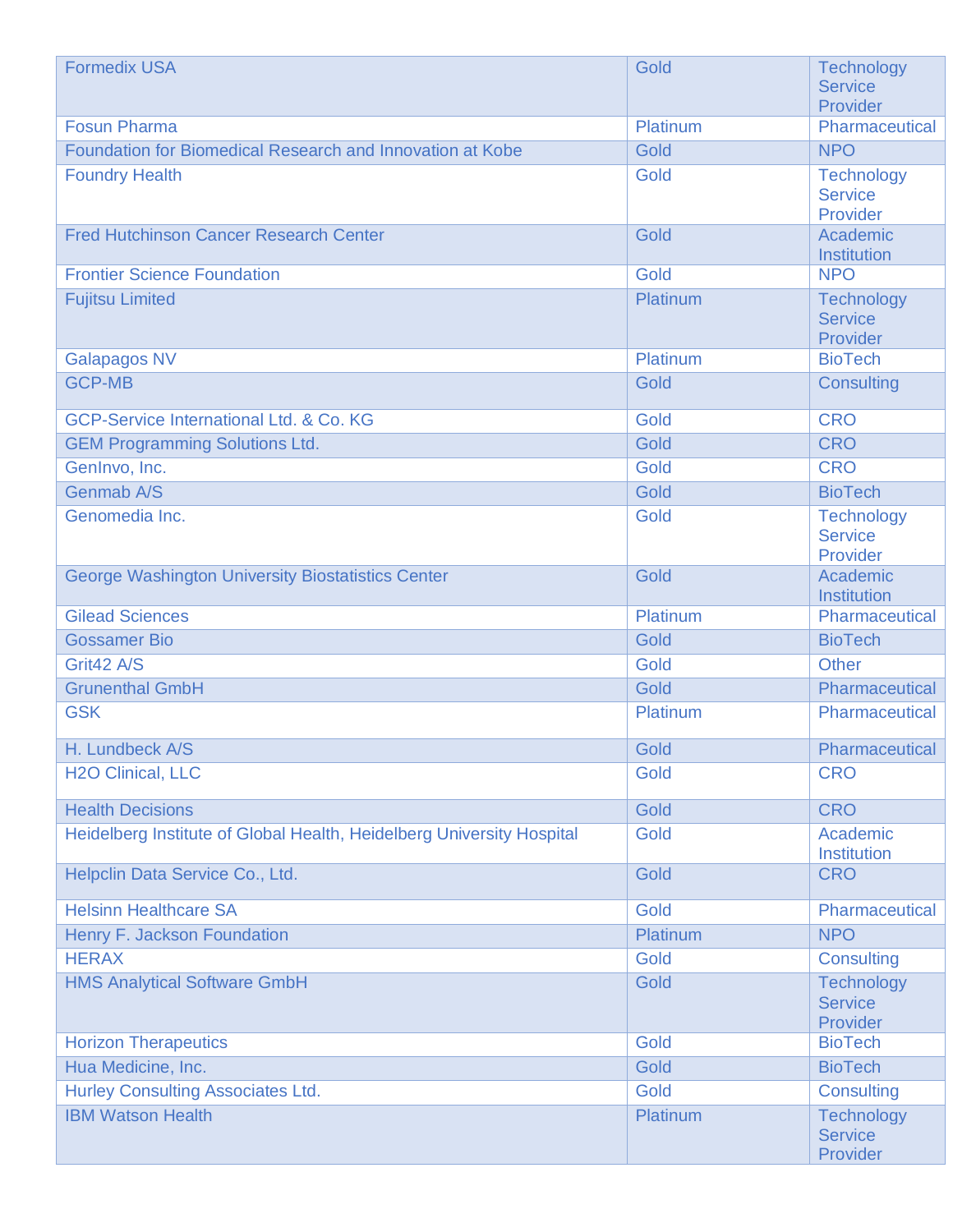| <b>Icahn School of Medicine at Mount Sinai</b>    | Gold     | <b>Other</b>                                    |
|---------------------------------------------------|----------|-------------------------------------------------|
| <b>ICON Clinical Research</b>                     | Platinum | <b>CRO</b>                                      |
| <b>ICRC-Weyer GmbH</b>                            | Gold     | <b>CRO</b>                                      |
| <b>IDDI</b>                                       | Gold     | <b>CRO</b>                                      |
| <b>Imbrium Therapeutics</b>                       | Gold     | Pharmaceutical                                  |
| InClin, Inc.                                      | Gold     | <b>CRO</b>                                      |
| <b>Incyte Corporation</b>                         | Platinum | Pharmaceutical                                  |
| Inductive Quotient Analytics India Pvt Ltd.       | Gold     | Technology<br><b>Service</b><br>Provider        |
| Inference Inc.                                    | Gold     | <b>CRO</b>                                      |
| Innovative Analytics Inc.                         | Gold     | <b>CRO</b>                                      |
| <b>Innovative Medicines Initiatives</b>           | Platinum | Academic<br><b>Institution</b>                  |
| <b>Innovion BVBA</b>                              | Platinum | <b>CRO</b>                                      |
| Instat                                            | Gold     | <b>CRO</b>                                      |
| <b>Instem LSS</b>                                 | Gold     | <b>Technology</b><br><b>Service</b><br>Provider |
| Institut de Recherche Pierre Fabre                | Platinum | <b>Clinical</b><br>Laboratory                   |
| <b>Institut Paoli-Calmettes</b>                   | Gold     | <b>Healthcare</b><br>Provider                   |
| Institute of Biostatistics and Analyses Ltd.      | Gold     | <b>CRO</b>                                      |
| Institute of Health Data Infrastructure for All   | Gold     | <b>NPO</b>                                      |
| <b>INTAGE Healthcare Inc.</b>                     | Gold     | <b>CRO</b>                                      |
| Intellia Therapeutics, Inc.                       | Gold     | <b>BioTech</b>                                  |
| <b>Intellim Corporation</b>                       | Gold     | <b>CRO</b>                                      |
| Intercept Pharmaceuticals, Inc.                   | Platinum | Pharmaceutical                                  |
| <b>iOMEDICO AG</b>                                | Gold     | <b>CRO</b>                                      |
| Ionis Pharmaceuticals, Inc.                       | Gold     | Pharmaceutical                                  |
| <b>lovance Biotherapeutics</b>                    | Platinum | <b>BioTech</b>                                  |
| <b>IPSEN Innovation</b>                           | Gold     | Pharmaceutical                                  |
| <b>IQVIA</b>                                      | Platinum | <b>CRO</b>                                      |
| <b>ITR Laboratories Canada Inc.</b>               | Gold     | <b>CRO</b>                                      |
| Japan Agency for Medical Research and Development | Platinum | Government                                      |
| Jazz Pharmaceuticals, Inc.                        | Platinum | Pharmaceutical                                  |
| <b>Jeonbuk National University Hospital</b>       | Gold     | Academic<br><b>Institution</b>                  |
| Jiaxing Clinflash Computer Technology Co., Ltd    | Gold     | <b>Technology</b><br><b>Service</b><br>Provider |
| <b>Jiva Science Inc</b>                           | Gold     | <b>Technology</b><br><b>Service</b><br>Provider |
| <b>JMP Clinical</b>                               | Gold     | <b>Other</b>                                    |
| Johnson & Johnson                                 | Platinum | Pharmaceutical                                  |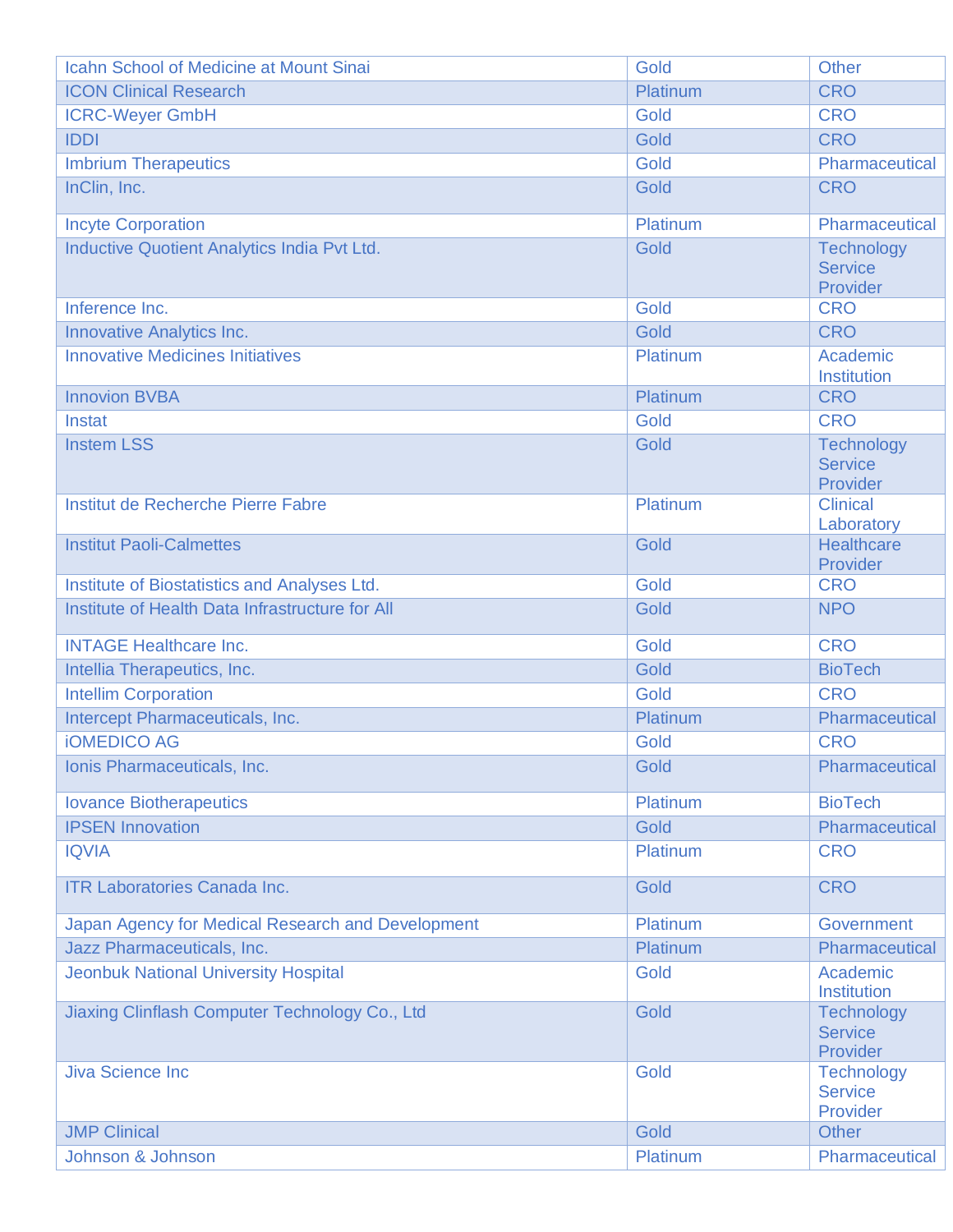| <b>JSS Medical Research</b>                                         | Gold     | <b>CRO</b>                                      |
|---------------------------------------------------------------------|----------|-------------------------------------------------|
| Kadmon                                                              | Gold     | <b>Pharmaceutical</b>                           |
| <b>Kanazawa University</b>                                          | Gold     | Academic<br>Institution                         |
| <b>KCR</b>                                                          | Gold     | <b>CRO</b>                                      |
| <b>KCT Data, Inc.</b>                                               | Gold     | <b>Consulting</b>                               |
| <b>Keyrus Biopharma</b>                                             | Gold     | <b>Pharmaceutical</b>                           |
| <b>Kiniksa Pharmaceuticals</b>                                      | Gold     | <b>CRO</b>                                      |
| <b>Korea Institute of Toxicology</b>                                | Gold     | <b>NPO</b>                                      |
| <b>Kyoto University Hospital</b>                                    | Gold     | Academic<br><b>Institution</b>                  |
| Kyowa Kirin Co., Ltd                                                | Gold     | Pharmaceutical                                  |
| <b>Kyushu University Hospital</b>                                   | Gold     | Academic<br>Institution                         |
| L7 Informatics, Inc.                                                | Platinum | <b>Technology</b><br><b>Service</b><br>Provider |
| <b>Lantheus Holdings</b>                                            | Gold     | Pharmaceutical                                  |
| <b>Larix ApS</b>                                                    | Gold     | <b>CRO</b>                                      |
| <b>LEO Pharma A/S</b>                                               | Gold     | Pharmaceutical                                  |
| <b>LFB Biotechnologies</b>                                          | Gold     | <b>BioTech</b>                                  |
| Liaoning Yeedo Medical Data Technology Co., Ltd.                    | Gold     | <b>CRO</b>                                      |
| Linical                                                             | Gold     | <b>CRO</b>                                      |
| Linking Truth Technology Co., Ltd                                   | Gold     | <b>Technology</b><br><b>Service</b><br>Provider |
| <b>LLX Solutions</b>                                                | Platinum | <b>CRO</b>                                      |
| <b>Lotus Clinical Research, LLC</b>                                 | Gold     | <b>CRO</b>                                      |
| <b>LSK Global Pharma Services</b>                                   | Gold     | <b>CRO</b>                                      |
| Lung Biotechnology, Inc.                                            | Platinum | <b>BioTech</b>                                  |
| <b>LYSARC</b>                                                       | Platinum | Academic<br>Institution                         |
| <b>MAC Clinical Research</b>                                        | Gold     | <b>CRO</b>                                      |
| MacroGenics, Inc.                                                   | Gold     | <b>BioTech</b>                                  |
| MacroStat (China) Clinical Research Co., Ltd                        | Gold     | <b>CRO</b>                                      |
| <b>Mainanalytics GmbH</b>                                           | Gold     | <b>CRO</b>                                      |
| <b>Mallinckrodt Pharmaceuticals</b>                                 | Gold     | Pharmaceutical                                  |
| <b>MAPS Public Benefit Corporation</b>                              | Gold     | Academic<br>Institution                         |
| Marcus Institute for Aging Research, Hebrew SeniorLife              | Gold     | <b>NPO</b>                                      |
| Maruho Co., Ltd.                                                    | Gold     | Pharmaceutical                                  |
| <b>Massachusetts General Hospital - CIB</b>                         | Gold     | <b>NPO</b>                                      |
| Massachusetts Veterans Epidemiology Research and Information Center | Platinum | Government                                      |
| <b>Mayo Clinic Foundation</b>                                       | Gold     | Academic<br>Institution                         |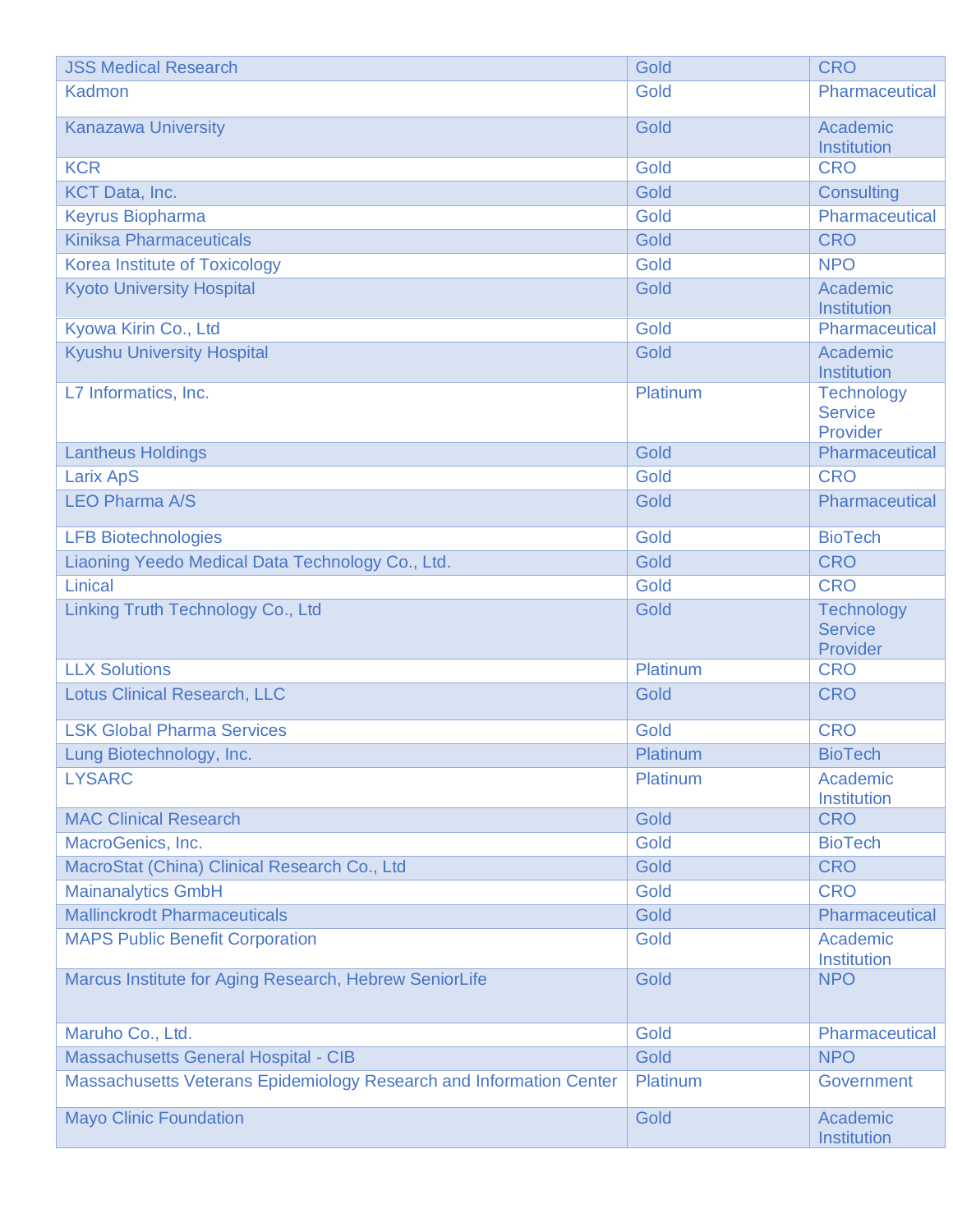| McDougall Scientific Ltd.                              | Platinum | <b>Technology</b><br><b>Service</b>             |
|--------------------------------------------------------|----------|-------------------------------------------------|
|                                                        |          | Provider                                        |
| <b>Medable</b>                                         | Gold     | Technology                                      |
|                                                        |          | <b>Service</b>                                  |
|                                                        |          | Provider                                        |
| <b>Medac GmbH</b>                                      | Gold     | <b>Other</b>                                    |
| MEDCASE YAZILIM TEKNOLOJILERI TIC. LTD. STI.           | Gold     | <b>Technology</b><br><b>Service</b><br>Provider |
| Mediaiplus, Inc.                                       | Platinum | <b>Technology</b><br><b>Service</b><br>Provider |
| <b>Medical Excellence Inc.</b>                         | Gold     | <b>CRO</b>                                      |
| <b>Medical Research Institute of New Zealand</b>       | Gold     | Academic<br>Institution                         |
| <b>Medidata Solutions Worldwide</b>                    | Platinum | <b>Technology</b><br><b>Service</b><br>Provider |
| <b>Mediqual-Sprl</b>                                   | Gold     | <b>Consulting</b>                               |
| <b>MEDISCIENCE PLANNING, Inc.</b>                      | Gold     | <b>CRO</b>                                      |
| <b>Meditrial USA Inc.</b>                              | Gold     | <b>CRO</b>                                      |
| <b>MedNet Solutions</b>                                | Gold     | <b>Technology</b><br><b>Service</b><br>Provider |
| Medpace, Inc.                                          | Gold     | <b>CRO</b>                                      |
| <b>Medrio</b>                                          | Gold     | Technology<br><b>Service</b><br>Provider        |
| Medtronic, Inc.                                        | Platinum | <b>Medical Device</b><br>Company                |
| <b>Mel Consulting</b>                                  | Gold     | <b>Consulting</b>                               |
| Menarini Ricerche s.p.a.                               | Gold     | Pharmaceutical                                  |
| Merck & Co., Inc.                                      | Platinum | Pharmaceutical                                  |
| <b>Merck KGaA</b>                                      | Platinum | Pharmaceutical                                  |
| <b>Metronomia Clinical Research GmbH</b>               | Gold     | <b>CRO</b>                                      |
| <b>Microsoft Corporation</b>                           | Platinum | <b>Technology</b><br><b>Service</b><br>Provider |
| <b>MiMedx</b>                                          | Gold     | Pharmaceutical                                  |
| <b>Mirati Therapeutics</b>                             | Gold     | <b>BioTech</b>                                  |
| Mitsubishi Tanabe Pharma Corporation                   | Platinum | Pharmaceutical                                  |
| <b>MKS</b> Incorporated                                | Gold     | <b>Technology</b><br><b>Service</b><br>Provider |
| MMS Holdings, Inc.                                     | Gold     | <b>CRO</b>                                      |
| <b>Mobius Medical</b>                                  | Gold     | <b>CRO</b>                                      |
| <b>Moderna Therapeutics</b>                            | Platinum | Pharmaceutical                                  |
| <b>Montreal Health Innovations Coordinating Center</b> | Platinum | Academic<br>Institution                         |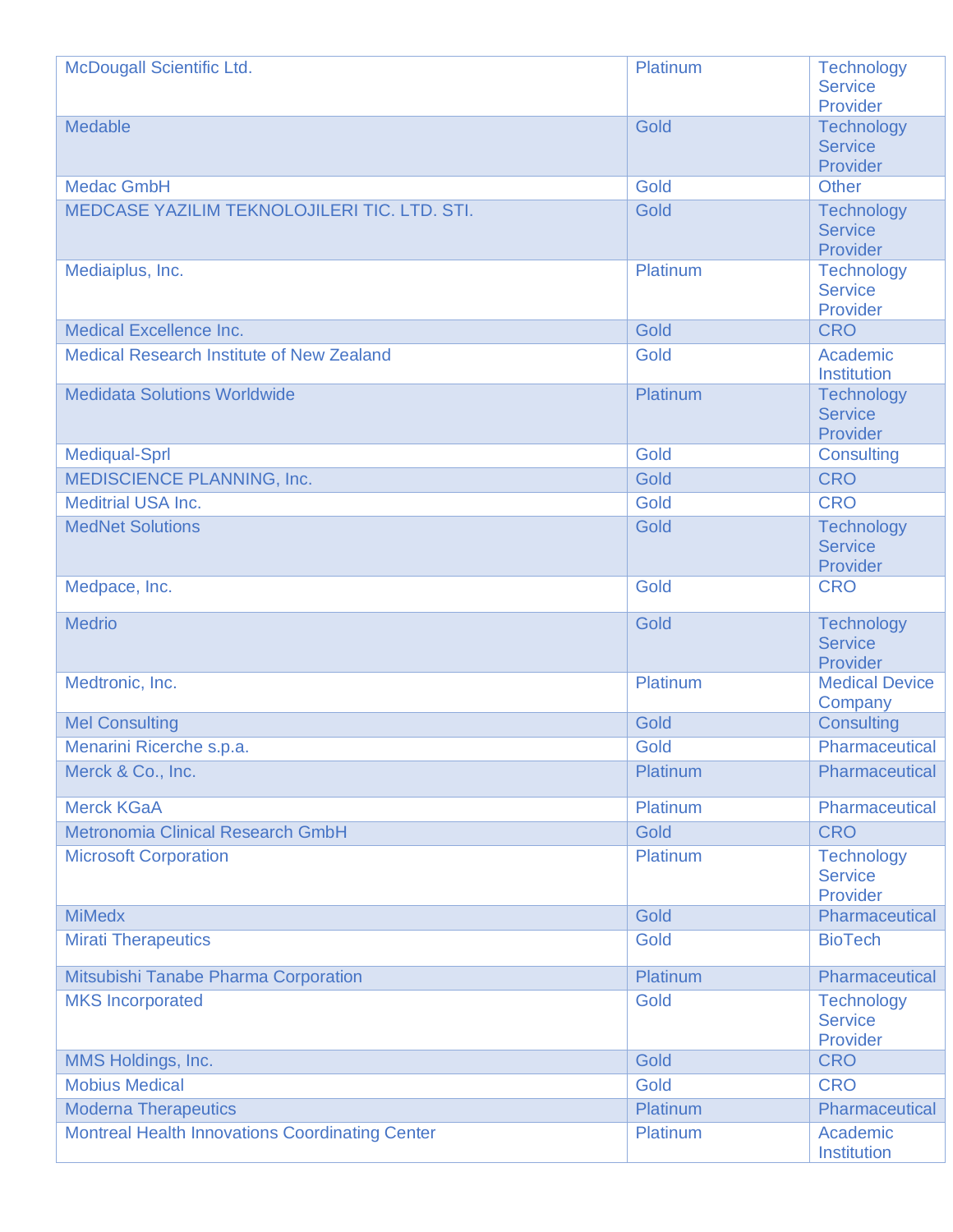| Mosim Co., Ltd.                                             | Gold            | Pharmaceutical                                  |
|-------------------------------------------------------------|-----------------|-------------------------------------------------|
| Multi-Regional Clinical Trials Center at Harvard            | Gold            | Academic<br><b>Institution</b>                  |
| Mylan, Inc.                                                 | Gold            | Pharmaceutical                                  |
| N-Power Medicine, Inc.                                      | Gold            | <b>Other</b>                                    |
| <b>Nagoya Medical Center</b>                                | Gold            | <b>Healthcare</b><br>Provider                   |
| <b>National Cancer Center</b>                               | Platinum        | Academic<br>Institution                         |
| <b>National Cancer Institute</b>                            | Platinum        | Government                                      |
| National Institute of Allergy & Infectious Diseases (NIAID) | Platinum        | Government                                      |
| <b>National Institute of Public Health</b>                  | Gold            | Academic<br>Institution                         |
| <b>National Library of Medicine</b>                         | <b>Platinum</b> | Government                                      |
| <b>Navitas Life Sciences</b>                                | Platinum        | <b>Technology</b><br><b>Service</b><br>Provider |
| <b>New York University School of Medicine</b>               | Platinum        | Academic<br><b>Institution</b>                  |
| <b>NHMRC Clinical Trials Centre, Sydney University</b>      | Gold            | Academic<br>Institution                         |
| NIHPO, Inc.                                                 | Gold            | <b>Technology</b><br><b>Service</b><br>Provider |
| Nippon Shinyaku Co., Ltd.                                   | Gold            | Pharmaceutical                                  |
| <b>NORD</b>                                                 | Gold            | <b>NPO</b>                                      |
| <b>Nordic Bioscience A/S</b>                                | Gold            | <b>BioTech</b>                                  |
| <b>Northwest Ehealth</b>                                    | Platinum        | Academic<br><b>Institution</b>                  |
| <b>Noumena Solutions</b>                                    | Platinum        | <b>CRO</b>                                      |
| <b>Novartis Pharmaceuticals Corporation</b>                 | Platinum        | Pharmaceutical                                  |
| <b>Novo Nordisk</b>                                         | Platinum        | <b>BioTech</b>                                  |
| Novotech Pty Ltd.                                           | Platinum        | <b>CRO</b>                                      |
| <b>NRG Oncology Foundation</b>                              | Gold            | Academic<br>Institution                         |
| <b>Nubilaria Srl</b>                                        | Gold            | <b>Technology</b><br><b>Service</b><br>Provider |
| <b>Nurocor</b>                                              | Platinum        | <b>Technology</b><br><b>Service</b><br>Provider |
| Nuventra, Inc.                                              | Gold            | <b>Consulting</b>                               |
| <b>Obvio Health</b>                                         | Gold            | <b>Healthcare</b><br>Provider                   |
| <b>OCS Life Sciences</b>                                    | Gold            | <b>Consulting</b>                               |
| <b>Omeros Corporation</b>                                   | Gold            | Pharmaceutical                                  |
| <b>Omicron ApS</b>                                          | Gold            | <b>CRO</b>                                      |
| Ono Pharmaceutical Co., Ltd.                                | Platinum        | Pharmaceutical                                  |
| Openclinica, LLC                                            | Gold            | Technology<br><b>Service</b><br>Provider        |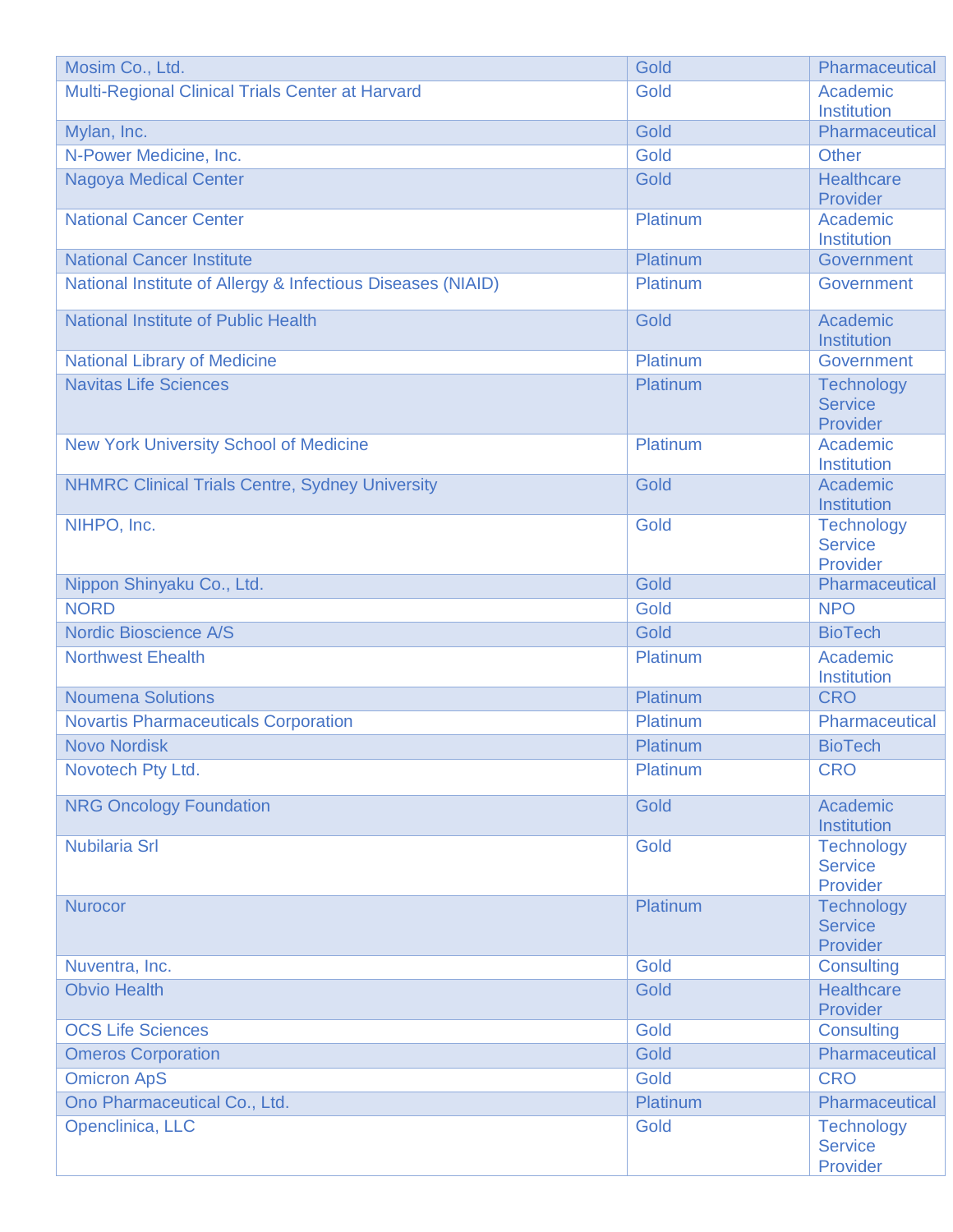| <b>Opis SLR</b>                                               | Gold     | <b>CRO</b>                                      |
|---------------------------------------------------------------|----------|-------------------------------------------------|
| <b>Oracle Corporation</b>                                     | Platinum | Technology<br><b>Service</b><br>Provider        |
| Orion                                                         | Gold     | Pharmaceutical                                  |
| Otsuka Pharmaceutical Development and Commercialization, Inc. | Platinum | Pharmaceutical                                  |
| <b>OXMO CDM</b>                                               | Gold     | <b>CRO</b>                                      |
| Oy 4Pharma Ltd                                                | Gold     | <b>CRO</b>                                      |
| <b>P1vital Products Ltd</b>                                   | Gold     | <b>Healthcare</b><br>Provider                   |
| <b>PAREXEL</b>                                                | Platinum | <b>CRO</b>                                      |
| <b>PDS Life Sciences</b>                                      | Gold     | <b>Technology</b><br><b>Service</b><br>Provider |
| <b>Pentara Corporation</b>                                    | Gold     | <b>CRO</b>                                      |
| Pfizer, Inc.                                                  | Platinum | Pharmaceutical                                  |
| Pharm-Olam, LLC                                               | Gold     | <b>CRO</b>                                      |
| Pharma Medica Research Inc.                                   | Gold     | <b>CRO</b>                                      |
| <b>Pharmaceuticals &amp; Medical Devices Agency</b>           | Platinum | Government                                      |
| <b>PharmaStat LLC</b>                                         | Gold     | <b>CRO</b>                                      |
| <b>Philip Morris Products SA</b>                              | Platinum | <b>Other</b>                                    |
| Pinnacle 21 LLC.                                              | Platinum | <b>Technology</b><br><b>Service</b><br>Provider |
| <b>Plus-Project</b>                                           | Gold     | <b>Consulting</b>                               |
| <b>PMV Pharmaceuticals</b>                                    | Gold     | Pharmaceutical                                  |
| PointCross Life Sciences, Inc.                                | Platinum | <b>Technology</b><br><b>Service</b><br>Provider |
| <b>Poseida Therapeutics</b>                                   | Gold     | Pharmaceutical                                  |
| <b>PPD</b>                                                    | Platinum | <b>CRO</b>                                      |
| <b>PRA Health Sciences</b>                                    | Platinum | <b>CRO</b>                                      |
| <b>Premier Research Group</b>                                 | Platinum | <b>CRO</b>                                      |
| <b>Prevail Infoworks</b>                                      | Gold     | <b>Technology</b><br><b>Service</b><br>Provider |
| <b>PROCURATIO</b>                                             | Gold     | <b>Technology</b><br><b>Service</b><br>Provider |
| Profil Institut fuer Stoffwechselforschung                    | Gold     | <b>CRO</b>                                      |
| PROMETRIKA, LLC                                               | Platinum | <b>CRO</b>                                      |
| Prothena Biosciences Inc.                                     | Gold     | <b>BioTech</b>                                  |
| <b>PSI CRO AG</b>                                             | Gold     | <b>CRO</b>                                      |
| Puma Biotechnology, Inc.                                      | Gold     | <b>Other</b>                                    |
| <b>Quadratek Data Solutions</b>                               | Gold     | <b>Technology</b><br><b>Service</b><br>Provider |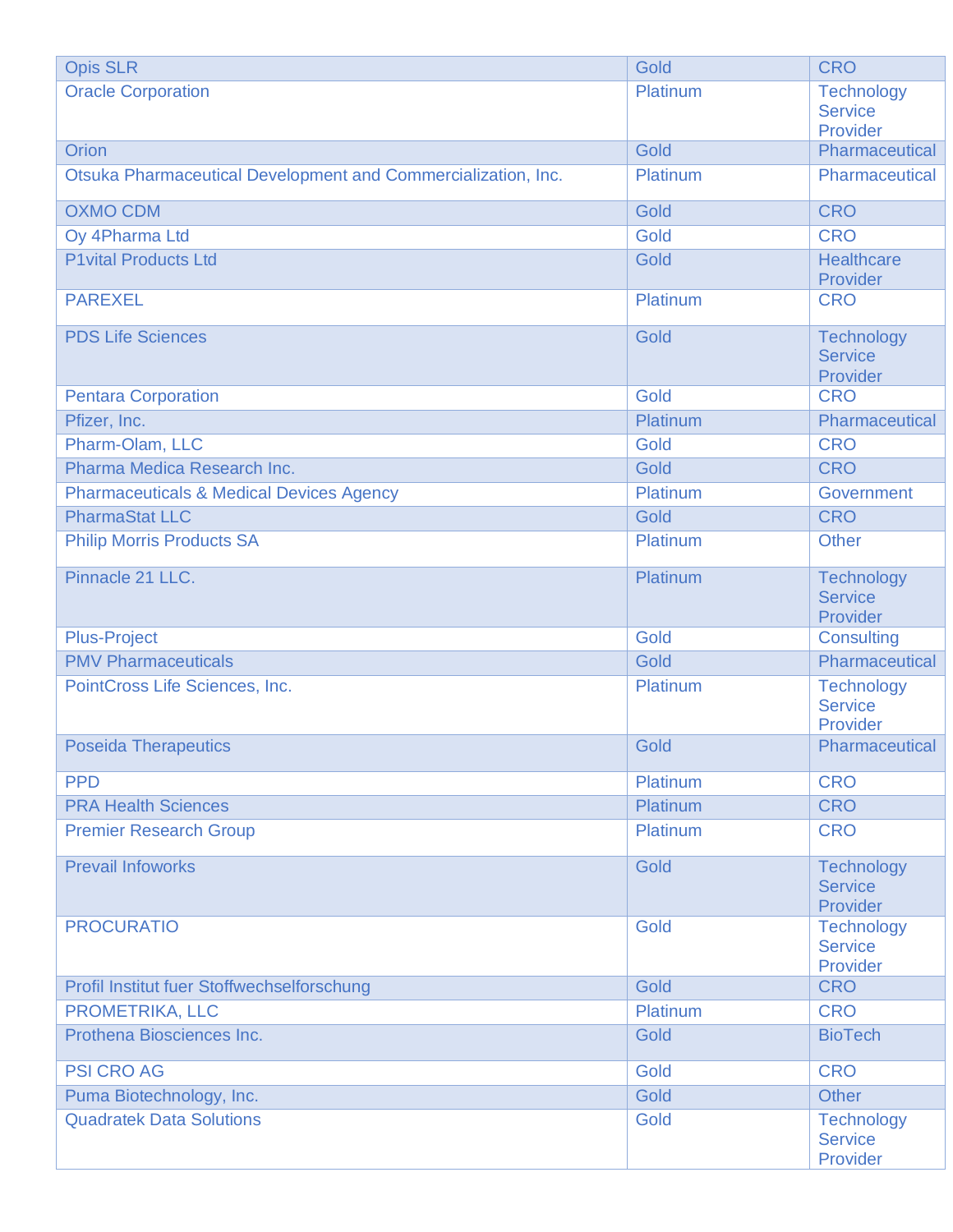| <b>Quality Data Services, Inc.</b>         | Gold                    | <b>CRO</b>                                      |
|--------------------------------------------|-------------------------|-------------------------------------------------|
| <b>Quanticate International Ltd</b>        | Gold                    | <b>CRO</b>                                      |
| <b>Quantics Consulting Ltd.</b>            | Gold                    | <b>Consulting</b>                               |
| <b>Quartesian LLC</b>                      | Gold                    | <b>CRO</b>                                      |
| <b>Quotient Sciences</b>                   | Gold                    | <b>CRO</b>                                      |
| R-Square, Inc.                             | Gold                    | <b>Consulting</b>                               |
| <b>Rakuten Medical</b>                     | Gold                    | <b>BioTech</b>                                  |
| Rare-x                                     | Gold                    | Pharmaceutical                                  |
| <b>RCTs</b>                                | Gold                    | <b>CRO</b>                                      |
| Reata Pharmaceuticals, Inc.                | Gold                    | Pharmaceutical                                  |
| <b>REGENXBIO</b>                           | Gold                    | <b>BioTech</b>                                  |
| <b>Relay Therapeutics</b>                  | Gold                    | <b>BioTech</b>                                  |
| Research Mentor Co. Ltd.                   | Gold                    | <b>CRO</b>                                      |
| Research Organisation (KC), Ltd.           | Gold                    | <b>CRO</b>                                      |
| <b>Resolutum Global</b>                    | Gold                    | <b>CRO</b>                                      |
| <b>Revolution Medicines</b>                | Gold                    | <b>BioTech</b>                                  |
| Rho, Inc.                                  | Gold                    | <b>CRO</b>                                      |
| <b>Robertson Centre for Biostatistics</b>  | Gold                    | Academic<br>Institution                         |
| <b>S-cubed ApS</b>                         | Gold                    | <b>Consulting</b>                               |
| <b>Saama Technologies</b>                  | Gold                    | <b>Technology</b><br><b>Service</b><br>Provider |
|                                            |                         |                                                 |
| <b>Sage Therapeutics</b>                   | Gold                    | Pharmaceutical                                  |
| SanaClis s.r.o.                            | Gold                    | <b>CRO</b>                                      |
| <b>Sanford Health</b>                      | Gold                    | <b>NPO</b>                                      |
| Sanofi                                     | Platinum                | Pharmaceutical                                  |
| Santen, Inc.                               | Platinum                | Pharmaceutical                                  |
| Sarepta Therapeutics, Inc.                 | Gold                    | <b>BioTech</b>                                  |
| <b>SAS</b>                                 | <b>Platinum</b>         | <b>Technology</b><br><b>Service</b><br>Provider |
| <b>SCIAN Services Inc.</b>                 | Gold                    | <b>CRO</b>                                      |
| Science <sub>37</sub>                      | Gold                    | <b>Technology</b><br><b>Service</b><br>Provider |
| <b>SCRI Development Innovations (SCDI)</b> | Gold                    | <b>CRO</b>                                      |
| <b>SCSK Corporation</b>                    | Gold                    | <b>Technology</b><br><b>Service</b><br>Provider |
| Seagen Inc.                                | Gold                    | Pharmaceutical                                  |
| Senju Pharmaceutical Co., Ltd.             | Gold                    | Pharmaceutical                                  |
| <b>Seoul National University Hospital</b>  | Gold                    | <b>NPO</b>                                      |
| <b>Servier</b>                             | Platinum                | Pharmaceutical                                  |
| Seven to One, Inc.<br><b>SGS</b>           | Gold<br><b>Platinum</b> | <b>Consulting</b><br><b>CRO</b>                 |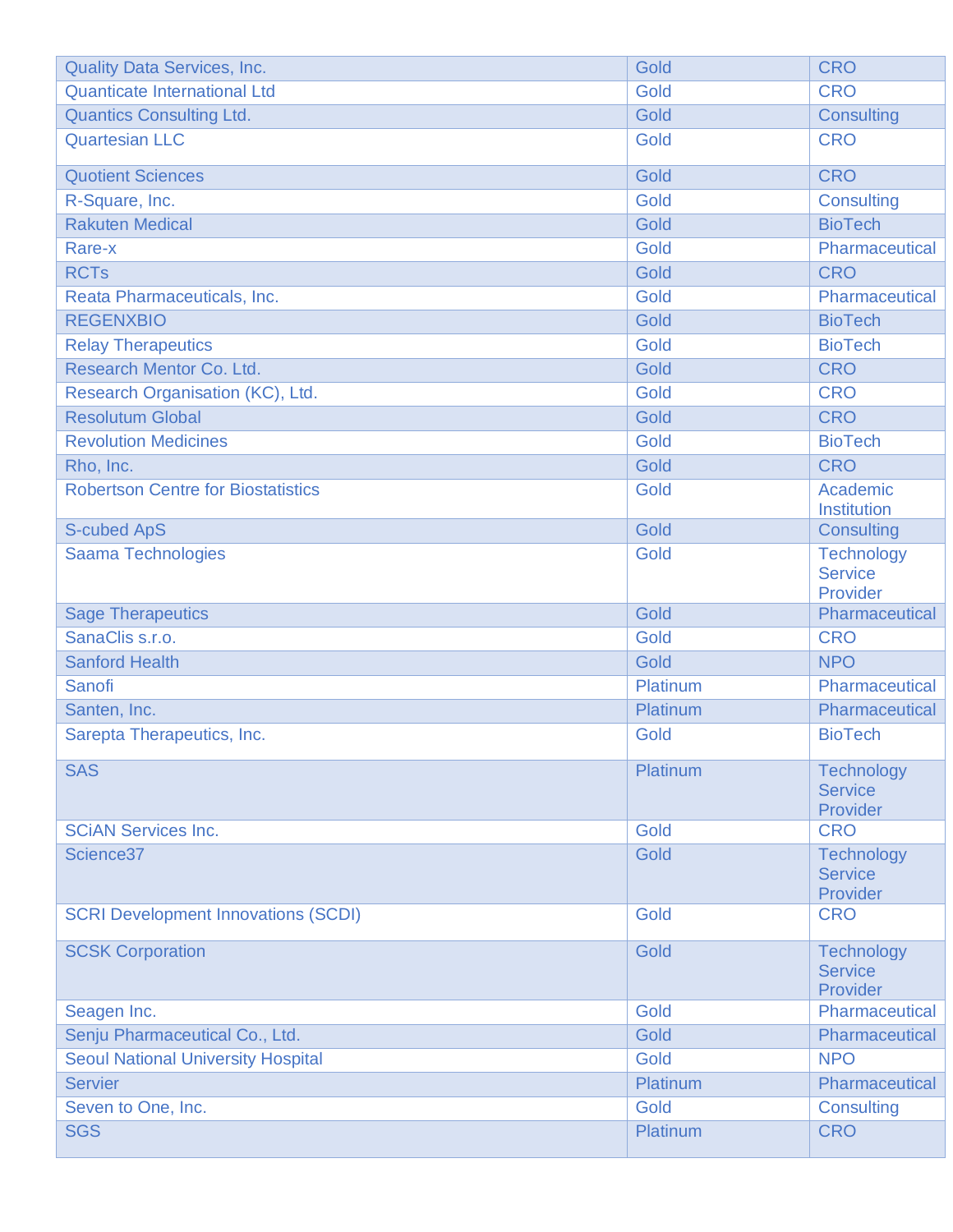| <b>Shanghai Clinical Research Center</b>        | Gold     | Government                                      |
|-------------------------------------------------|----------|-------------------------------------------------|
| Shanghai Mudi Biotech Co., Ltd                  | Gold     | <b>CRO</b>                                      |
| Shanghai OrigiMed Co., Ltd.                     | Gold     | <b>BioTech</b>                                  |
| Shanghai Shuopu Information Technology Co., Ltd | Gold     | <b>Technology</b><br><b>Service</b><br>Provider |
| Shanghai Yaocheng Health Technology Co., Ltd.   | Gold     | Technology<br><b>Service</b><br>Provider        |
| Shionogi & Co., Ltd                             | Platinum | Pharmaceutical                                  |
| <b>Siemens-Healthineers</b>                     | Gold     | Other                                           |
| <b>Signant Health</b>                           | Gold     | <b>Technology</b><br><b>Service</b><br>Provider |
| <b>Signifikans Aps</b>                          | Gold     | <b>Consulting</b>                               |
| <b>Sinocelltech Group Limited</b>               | Gold     | <b>BioTech</b>                                  |
| <b>Soladis Clinical Studies</b>                 | Gold     | <b>CRO</b>                                      |
| <b>Stateam LLC</b>                              | Gold     | <b>CRO</b>                                      |
| <b>StatisticaMedica</b>                         | Gold     | <b>CRO</b>                                      |
| <b>Statistics and Data Corporation</b>          | Gold     | <b>Consulting</b>                               |
| <b>STATKING Clinical Services</b>               | Gold     | <b>CRO</b>                                      |
| Statplus, Inc.                                  | Gold     | <b>CRO</b>                                      |
| Sumitomo Pharma Co., Ltd                        | Platinum | Pharmaceutical                                  |
| <b>Sumptuous Data Sciences, LLC</b>             | Gold     | <b>Technology</b><br><b>Service</b><br>Provider |
| <b>Sycamore Informatics</b>                     | Gold     | Technology<br><b>Service</b><br>Provider        |
| Symbiance                                       | Gold     | <b>Consulting</b>                               |
| <b>SymBio Pharmaceuticals Limited</b>           | Gold     | Pharmaceutical                                  |
| Symyoo Co., Ltd.                                | Gold     | <b>CRO</b>                                      |
| Syne qua non Limited                            | Gold     | <b>Technology</b><br><b>Service</b><br>Provider |
| Syneos Health Inc.                              | Platinum | <b>CRO</b>                                      |
| Systex, Inc.                                    | Gold     | <b>Technology</b><br><b>Service</b><br>Provider |
| T-TOP Clinical Research Co., Ltd.               | Platinum | <b>CRO</b>                                      |
| Taisho Pharmaceutical Co., Ltd.                 | Gold     | Pharmaceutical                                  |
| <b>Takeda Pharmaceutical Company Limited</b>    | Platinum | Pharmaceutical                                  |
| Takumi Information Technology Inc.              | Gold     | <b>Technology</b><br><b>Service</b><br>Provider |
| <b>Tamr</b>                                     | Gold     | <b>Technology</b><br><b>Service</b><br>Provider |
| <b>Target Health LLC</b>                        | Gold     | <b>CRO</b>                                      |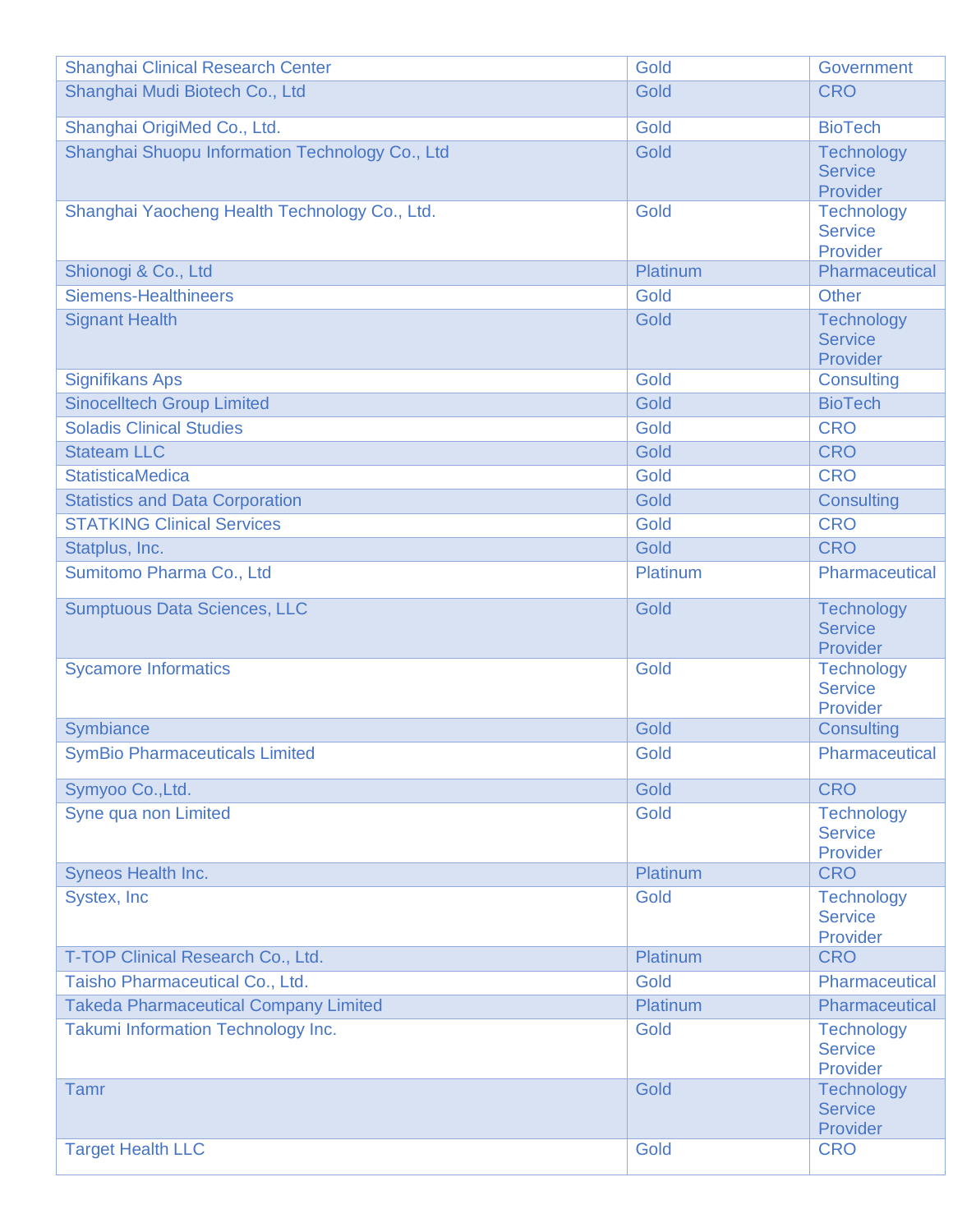| <b>TCS Life Sciences ADD</b>                                                           | Platinum | <b>Consulting</b>                               |
|----------------------------------------------------------------------------------------|----------|-------------------------------------------------|
| <b>TELEMEDICINE TECHNOLOGIES S.A.S</b>                                                 | Gold     | <b>Technology</b><br><b>Service</b><br>Provider |
| <b>Teva Pharmaceutical Industries Ltd</b>                                              | Platinum | Pharmaceutical                                  |
| <b>TFS</b>                                                                             | Gold     | <b>CRO</b>                                      |
| <b>The EMMES Corporation</b>                                                           | Gold     | <b>CRO</b>                                      |
| <b>The Griesser Group</b>                                                              | Gold     | <b>CRO</b>                                      |
| The Helmsley Charitable Trust                                                          | Platinum | <b>Other</b>                                    |
| The University of Tokyo Hospital                                                       | Platinum | Academic<br>Institution                         |
| <b>Theradex Oncology</b>                                                               | Gold     | <b>CRO</b>                                      |
| Therapeutics, Inc.                                                                     | Gold     | <b>CRO</b>                                      |
| Theravance Biopharma, Inc.                                                             | Platinum | <b>BioTech</b>                                  |
| <b>THREAD</b>                                                                          | Gold     | Technology<br><b>Service</b><br>Provider        |
| Tianjin Clin-nov Medical Technology Co., Ltd.                                          | Gold     | <b>CRO</b>                                      |
| TMF - Technology, Methods, and Infrastructure for Networked Medical<br><b>Research</b> | Gold     | Academic<br><b>Institution</b>                  |
| <b>Toray Industries, Inc</b>                                                           | Gold     | <b>Other</b>                                    |
| <b>TradeCraft Clinical Research</b>                                                    | Gold     | <b>CRO</b>                                      |
| Trial Data Pharmaceutical Technology (Shanghai) Co., Ltd.                              | Gold     | <b>Technology</b><br><b>Service</b><br>Provider |
| <b>TrialStat Solutions</b>                                                             | Gold     | <b>Technology</b><br><b>Service</b><br>Provider |
| <b>Trialwise</b>                                                                       | Gold     | <b>CRO</b>                                      |
| <b>Trifecta Clinical</b>                                                               | Platinum | <b>Technology</b><br><b>Service</b><br>Provider |
| <b>TRINDS, LLC</b>                                                                     | Gold     | <b>CRO</b>                                      |
| <b>Turning Point Therapeutics</b>                                                      | Gold     | <b>BioTech</b>                                  |
| <b>UCB Biosciences, Inc.</b>                                                           | Platinum | Pharmaceutical                                  |
| <b>Ultragenyx Pharmaceutical</b>                                                       | Gold     | Pharmaceutical                                  |
| <b>United BioSource Corporation</b>                                                    | Gold     | <b>CRO</b>                                      |
| <b>University Hospital Medical Information Network</b>                                 | Gold     | <b>Other</b>                                    |
| University of Alabama at Birmingham                                                    | Gold     | Academic<br>Institution                         |
| University of California, San Diego                                                    | Gold     | Academic<br>Institution                         |
| <b>University of Leipzig</b>                                                           | Gold     | Academic<br>Institution                         |
| <b>University of Luxembourg</b>                                                        | Gold     | Academic<br>Institution                         |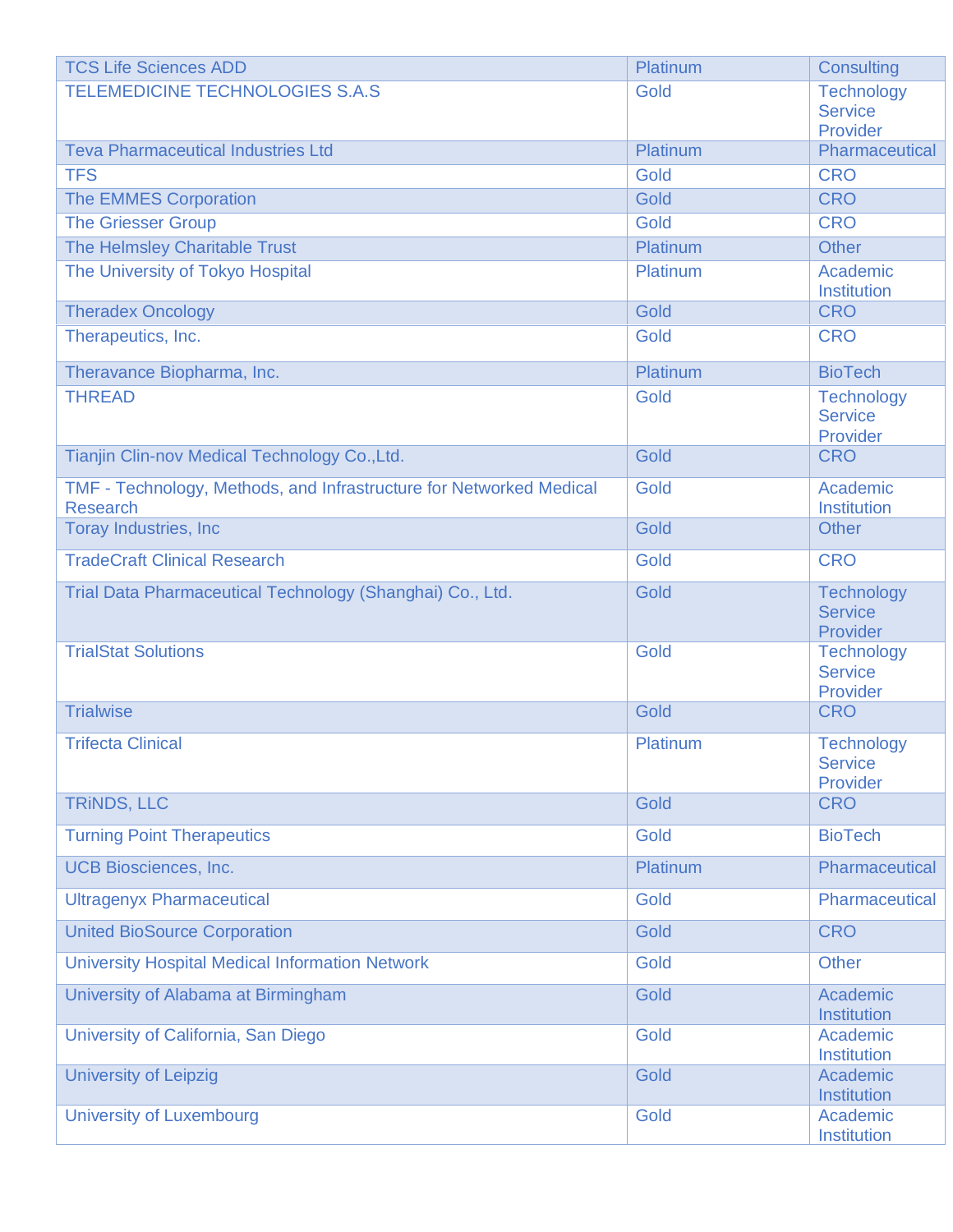| <b>University of Oxford</b>                                        | Gold     | Academic<br>Institution                         |
|--------------------------------------------------------------------|----------|-------------------------------------------------|
| University of Southampton Clinical Informatics Research Unit       | Platinum | Academic<br>Institution                         |
| University of Utah - Center for Clinical and Translational Science | Gold     | Academic<br>Institution                         |
| Unlearn.AI                                                         | Gold     | <b>Other</b>                                    |
| <b>Uppsala Monitoring Centre</b>                                   | Gold     | Government                                      |
| <b>US Army MRMC</b>                                                | Gold     | Government                                      |
| <b>Vanderbilt University Medical Center (VUMC)</b>                 | Gold     | Academic<br>Institution                         |
| <b>Veeva Systems</b>                                               | Platinum | <b>Technology</b><br><b>Service</b><br>Provider |
| <b>Venn Life Sciences</b>                                          | Gold     | <b>CRO</b>                                      |
| Veramed                                                            | Gold     | <b>CRO</b>                                      |
| Veristat, Inc.                                                     | Gold     | <b>CRO</b>                                      |
| <b>Vertex Pharmaceuticals</b>                                      | Gold     | <b>BioTech</b>                                  |
| <b>Verve Therapeutics</b>                                          | Gold     | <b>BioTech</b>                                  |
| <b>Viedoc Technologies AB</b>                                      | Gold     | Technology<br><b>Service</b><br>Provider        |
| Viitai                                                             | Gold     | <b>Technology</b><br><b>Service</b><br>Provider |
| Vita Data Sciences, a division of Softworld Inc.                   | Gold     | <b>CRO</b>                                      |
| <b>WDB Clinical Research Co., Ltd</b>                              | Gold     | <b>CRO</b>                                      |
| <b>Wemedoo Clinical</b>                                            | Gold     | <b>CRO</b>                                      |
| <b>Westat</b>                                                      | Gold     | <b>Other</b>                                    |
| <b>Winicker Norimed GmbH</b>                                       | Gold     | <b>CRO</b>                                      |
| <b>World Programming</b>                                           | Gold     | <b>Technology</b><br><b>Service</b><br>Provider |
| <b>Worldwide Clinical Trials</b>                                   | Gold     | <b>CRO</b>                                      |
| <b>WriteSource Medical Pty Ltd.</b>                                | Gold     | Consulting                                      |
| WuXi Clinical Development, Inc.                                    | Gold     | <b>CRO</b>                                      |
| X-act Cologne Clinical Research GmbH                               | Gold     | <b>CRO</b>                                      |
| <b>XClinical</b>                                                   | Gold     | <b>Technology</b><br><b>Service</b><br>Provider |
| Xiyuan Hospital of China Academy of Chinese Medical Sciences       | Gold     | <b>Healthcare</b><br>Provider                   |
| <b>XML4 Pharma</b>                                                 | Gold     | <b>Technology</b><br><b>Service</b><br>Provider |